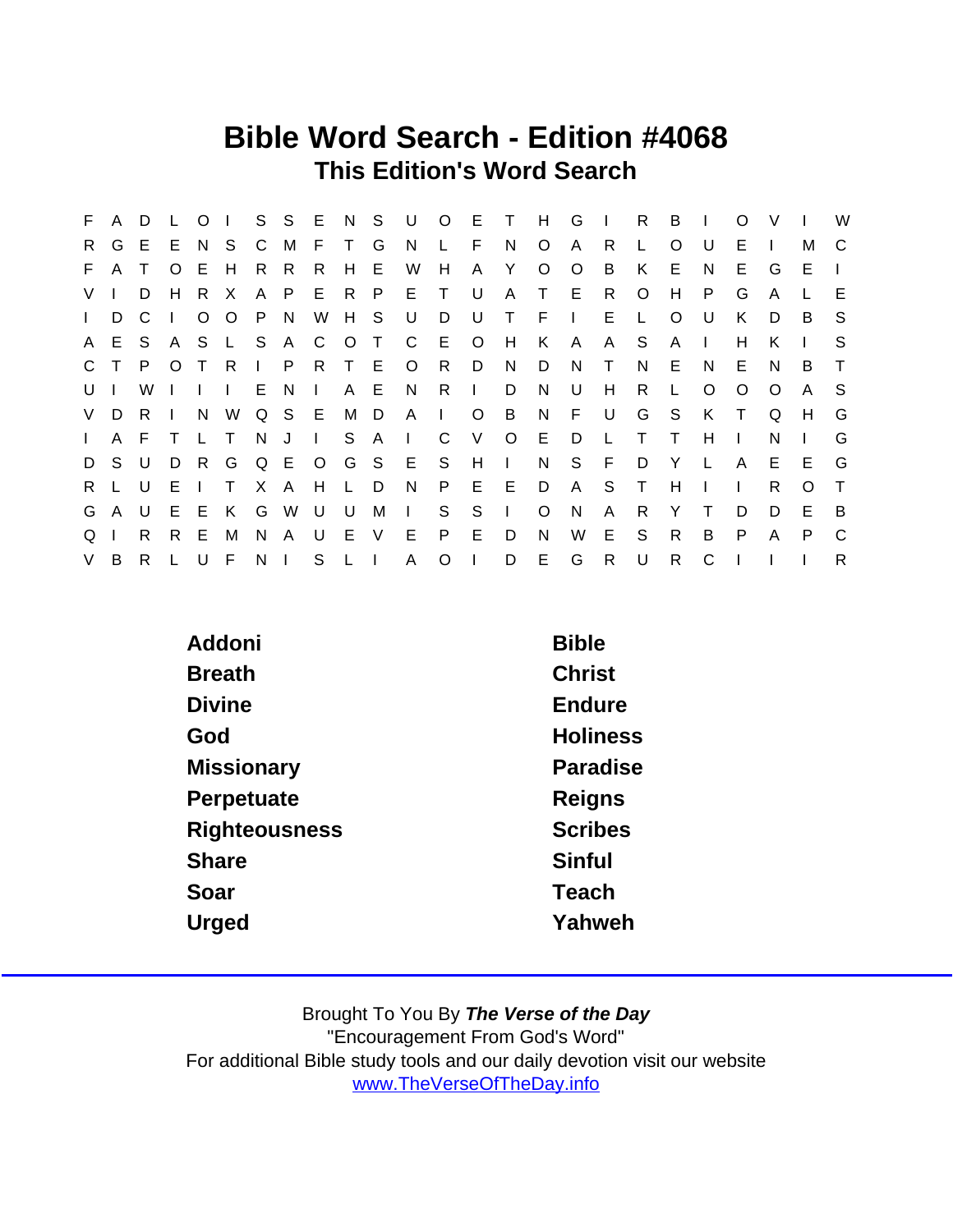## Bible Word Search - Edition #4068 Word Search Answer Guide

| f            | a d          |              | $\Box$       |              | $0 \quad 1$     |            |              |              |            |                       | S S E N S U O E T H |              |                         |              |              | G           | $\sim 1$ .   | R            | $\mathsf{b}$ | - i          | $\Omega$     | $\mathsf{v}$ | - i     | <b>W</b>     |
|--------------|--------------|--------------|--------------|--------------|-----------------|------------|--------------|--------------|------------|-----------------------|---------------------|--------------|-------------------------|--------------|--------------|-------------|--------------|--------------|--------------|--------------|--------------|--------------|---------|--------------|
| $\mathbf{r}$ | $\mathbf{q}$ |              | e e          |              | N s C m f t     |            |              |              |            | g                     | n I                 |              | f                       | n            | $\circ$      | a r         |              | $\Box$       | $\circ$      | u            | e            | $\mathbf{L}$ | m       | C.           |
| f            | a            | $\mathbf{t}$ | $\circ$      | e            | Hr              |            | R            | $\mathsf{r}$ | H E        |                       | W                   | H            | A Y                     |              | $\circ$      | $\circ$     | B            | $\mathsf{k}$ | e            | n            | e            | g            | E.      | -i-          |
| V İ          |              | D            |              | H R          | $\mathbf{X}$    |            | A P E R P    |              |            |                       | E T                 |              | U                       |              | A T E        |             | R            | $\circ$      | h.           | p            | g            | a            | L       | e,           |
| i.           | D            | $\mathbf{C}$ | $\mathbf{L}$ | $\circ$      | O P             |            | n w h S      |              |            |                       | $\mathsf{u}$        | $\mathsf{d}$ | u t                     |              | f            | - i -       | E.           | $\Box$       | $\circ$      | u            | k            | d            | B       | <b>S</b>     |
| A            |              |              |              |              |                 |            |              |              |            | e S a S L s A c o t C |                     | e            | $\overline{\mathbf{O}}$ | h.           | k            | a           | A            | S            | a            | $\mathbf{i}$ | h.           | k            |         | <sub>S</sub> |
|              | $c$ T        |              | $p \circ o$  | t r          |                 | $\sim 1$ . |              |              |            |                       | p R T E o R         |              | $\mathsf{d}$            | n            | $\mathsf{d}$ | n           | $\mathsf{T}$ | n            | E            | n.           | $\mathbf{e}$ | n            | B.      | t            |
| u i          |              | W            | i i i        |              |                 | e          |              |              |            | N i A E N             |                     | $r \perp$    |                         | d            | n            | <b>u</b>    | H            | R            | $\mathbf{L}$ | $\circ$      | $\circ$      | $\Omega$     | a       | <b>S</b>     |
| V            | d            |              |              |              | rin w q S E m D |            |              |              |            |                       | $A \mid$            |              | $\overline{O}$          | B            |              | $n \quad f$ | $\cup$       | $\mathsf{q}$ | S            | k.           | $\mathbf{t}$ | q            | h       | g            |
| $\mathbf{i}$ |              |              | aftlt        |              |                 |            |              |              |            |                       | Nji Sal             | $\mathsf{C}$ |                         | V o E        |              | D           | $\sim 1$ .   | $\mathbf{t}$ | $\mathbf t$  | H            | -i -         | n.           | - 1     | g            |
| d            | S            | <b>u</b>     | d            | r            |                 |            | G q e o g S  |              |            |                       | e S H I             |              |                         |              | N            | S f         |              | d            | y            | $\mathbf{I}$ | A            | e            | e       | G            |
| r            |              | $\mathsf{u}$ | e            | $\mathbf{I}$ |                 |            | t x a        | $h$ $l$      |            | d                     | n                   | p —          | E E                     |              | D a s        |             |              | t            | h.           | - i          | -i -         | R.           | $\circ$ | t            |
| g            | a            |              |              |              | u E e k g w u u |            |              |              |            | M                     | $\sim 1$ .          | S            | S                       | $\mathbb{R}$ | $\circ$      | N           | A            | R.           | Y            | t            | d            | D            | E       | b            |
| $\mathsf{q}$ |              | R            | $\mathsf{r}$ | e            | m n             |            | a            |              | u e v      |                       | e e                 | p            | e                       | d            | n            | W           | e            | S.           | $\mathsf{r}$ | b            | p            | a            | p       | $\mathbf{C}$ |
| $\mathsf{V}$ |              | b r L        |              | U            | - F             | N          | $\mathbf{1}$ |              | $S \mid i$ |                       | $\mathbf{a}$        | $o$ i        |                         | D            | E.           | G           | R            | U            | $\mathsf{r}$ | $\mathbf{C}$ | $\mathbf{i}$ | -i-          |         |              |

Addoni: Diagonal Bible: Vertical Breath: Vertical Christ: Diagonal Divine: Diagonal Endure: Diagonal God: Diagonal **Holiness: Diagonal** Missionary: Horizontal Paradise: Diagonal Perpetuate: Horizontal Reigns: Diagonal Righteousness: Horizontal Scribes: Diagonal Share: Diagonal Sinful: Horizontal Soar: Diagonal Teach: Diagonal Urged: Horizontal Yahweh: Horizontal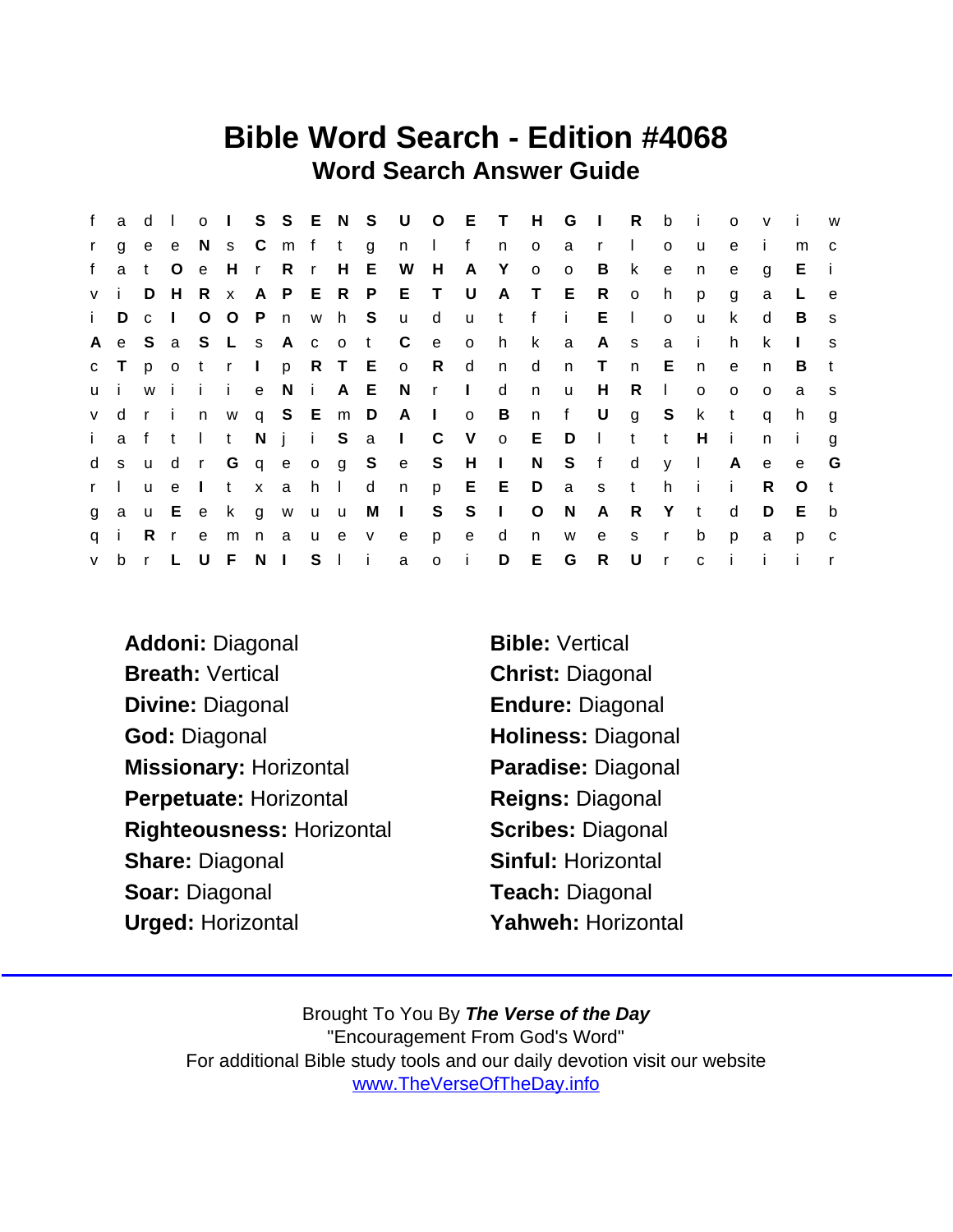# Bible Word Search - Edition #4068 Words Used And Their Definitions

Addoni

A Hebrew name for God; Often used instead of Jehovah

Bible

Collection of 66 books with an additional seven books for the Catholic Bible that is seen as the source of Christian doctrine.

**Breath** 

An inhalation and / or exhalation

**Christ** 

A reference to Jesus, from a Greek word meaning "Anointed"

Divine

Relating to a deity or Heaven

Endure

To suffer; To go through something; To continue

God

His name in Hebrew is YHVH, often pronounced as Yahweh or Jehovah; Only deity worshiped by the Israelites; Main person of the Godhead in the Trinity

**Holiness** 

The quality or state of being holy

**Missionary** 

A person sent to another place to convert others

Paradise

Used metaphorically three times in the New Testament and describes the place where the spirits of God's people go when the die. Luke 23:43, 2 Corinthians 12:3-4 and Revelation 2:7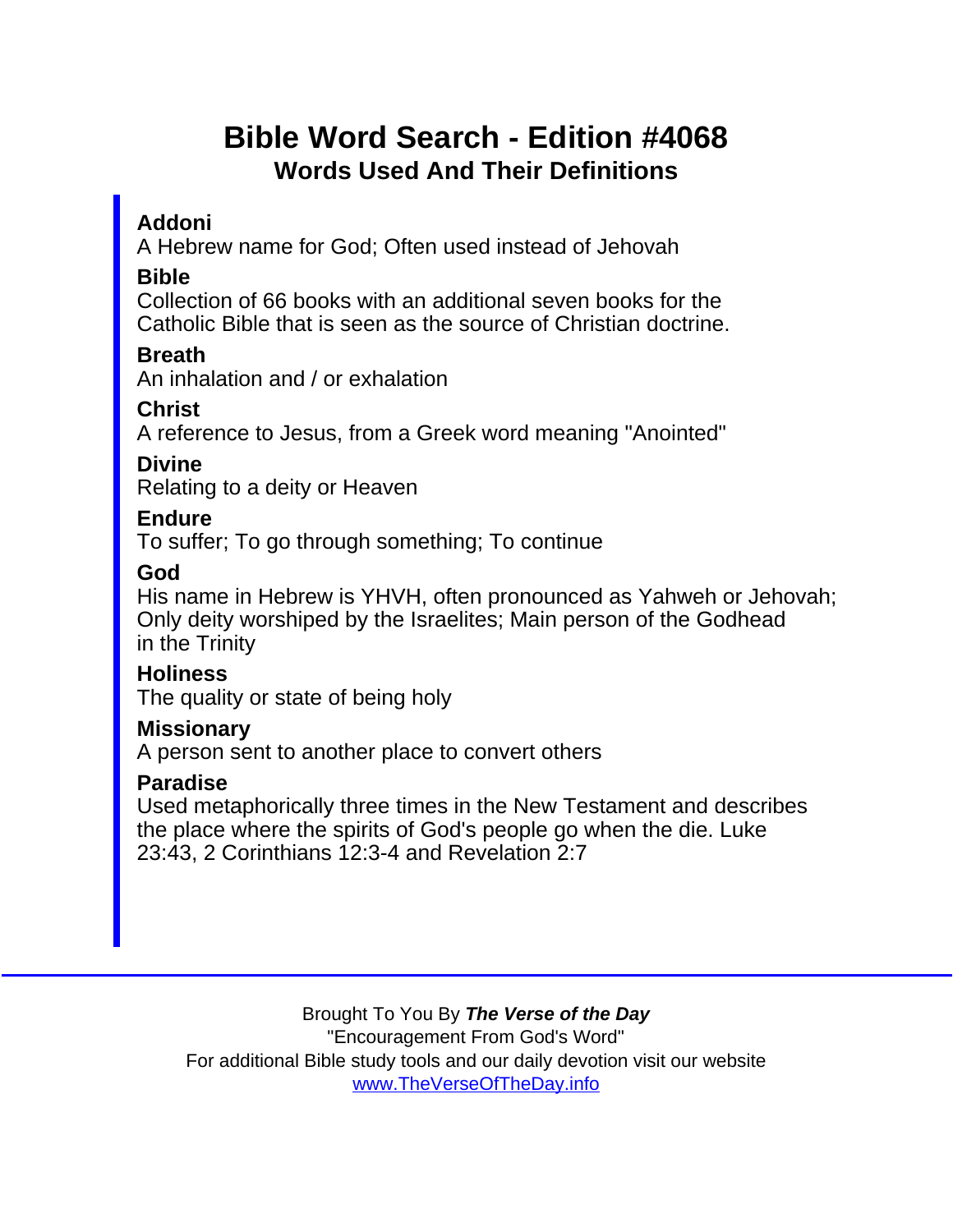# Bible Word Search - Edition #4068 Words Used And Their Definitions - Continued

**Perpetuate** To continue indefinitely

**Reigns** To oversee; To rule

Righteousness Holiness; Uprightness; Purity

**Scribes** 

People who made their living by writing for others and copying documents by hand

**Share** 

To give; To allow joint ownership or use of something

**Sinful** Wrong; Evil; Ungodly

Soar

To fly high

Teach

To instruct; To pass on knowledge or skills

**Urged** 

To make significantly more important

#### Yahweh

The name of God given to Moses in the book of Exodus at the burning bush. (See Exodus 3-4:17) It is claimed that nobody really knows what the word sounded like since Hebrew has only consonants in its alphabet and Jewish tradition long since then has not allowed the name to be pronounced. The Hebrew letters transliterate to YHVH (sometimes the V is said to be W). This name comes from a verb with